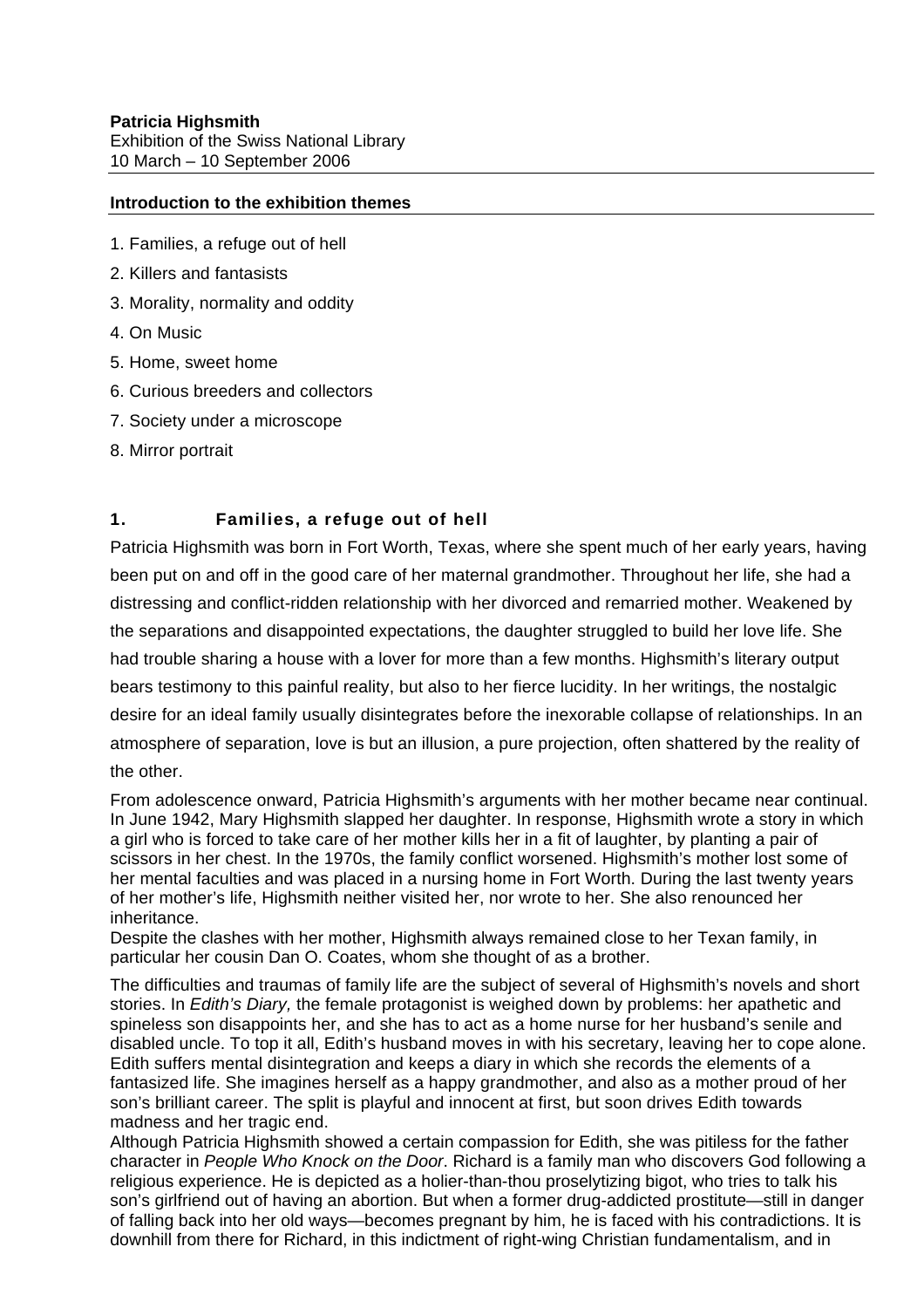particular the "born again" movement in the United States, which Highsmith researched extensively for the novel.

In the short story "The Terrapin", a matricide is precipitated by the killing of the animal in the title, in preparation for a stew. The young male protagonist originally thinks the terrapin is a present to him from his mother. Horrified by the killing of the shelled reptile, and overwhelmed by resentment, he stabs his mother to death. It is no surprise that the boy enjoys books on psychology, including Karl A. Menninger's *The Human Mind*, which Highsmith also read as a child. Her own copy is presented in the exhibition.

The short story "The Button" also shows a reparatory murder, although there is no link between the attacker and the victim this time. Roland, the father of a child with Down's syndrome, is offended by his wife's regressive behaviour towards their "Mongoloid" son, and repulsed by the eyes which the outside world casts on their trio. One night, he attacks and strangles a total stranger in the street and rips off a button from his jacket. The button, which he keeps from then on in the pocket of whatever trousers he is wearing, takes on multiple meanings, including revenge, reassurance and compensatory secret.

# **2. Killers and fantasists**

Patricia Highsmith's novels depict violent deaths, murders and other crimes. The border between a vague desire to murder and an established crime often fluctuates, as does the relation between

claimed and actual guilt. Strangely enough, her protagonists sometimes enact an imaginary murder,

as a game, or out of innate curiosity, only to be suspected of having actually committed it later.

Other characters remain in the dark about the fate of those they attacked and can, therefore,

consider themselves either guilty or innocent, depending on their state of mind. The imagination of

Highsmith, who has an unusual gift for plumbing the psyche of criminals and psychopaths, is

reflected in these fantastic plots. It is a terrifying world in which a murderer may become the

delinquent double of an artist, or may even, at times, be both artist *and* murderer.

At least three of Highsmith's novels bear the mark of imaginary or uncertain crimes, an innovation in the field of crime literature. In *The Blunderer*, the corporate lawyer Walter Stackhouse is interested in lopsided friendships, including those between certain murderers and their victims. His sensitivity and interest in criminal affairs have endowed him with intuition. One day he reads a newspaper article on the murder of a woman and soon guesses that the husband is responsible. But when Stackhouse's own wife commits suicide, his interest in murder and his habit of collecting newspaper articles on the subject make him out as a murderer in the eyes of a brutal police detective. Caught in a spiral, he vainly proclaims his innocence.

*A Suspension of Mercy* (published in the United States as *The Story-teller*) is a veiled book on the art of writing a good suspense novel. Sydney Bartleby is a frustrated writer, whose novels and television scripts are regularly rejected by editors. He is unhappy in his relationship with his wife and has often imagined killing her. Making allowances for an elderly neighbour, he sets out from his house early one morning, carrying a rolled carpet which he buries in the woods. When his wife fails to return from a stay away, his imaginary enactment of her murder backfires, and everything points to him as a culprit. Unbeknownst to him, Bartleby succeeds where his scripts fail in capturing the attention of an audience.

The case is quite different in *The Tremor of Forgery*, which includes no official accusation, or investigation. One night Howard Ingham hurls his typewriter at the head of a thief to prevent him from entering his bungalow at a Tunisian beach resort. The traces of the incident - bloodstains and the injured or possibly dead burglar - are immediately removed by personnel eager to preserve the reputation of the establishment. Although a prying fellow American urges Ingham to confess and pursue the truth, he must ultimately face his conscience on his own, and chooses to live with the uncertainty that he may have killed a man.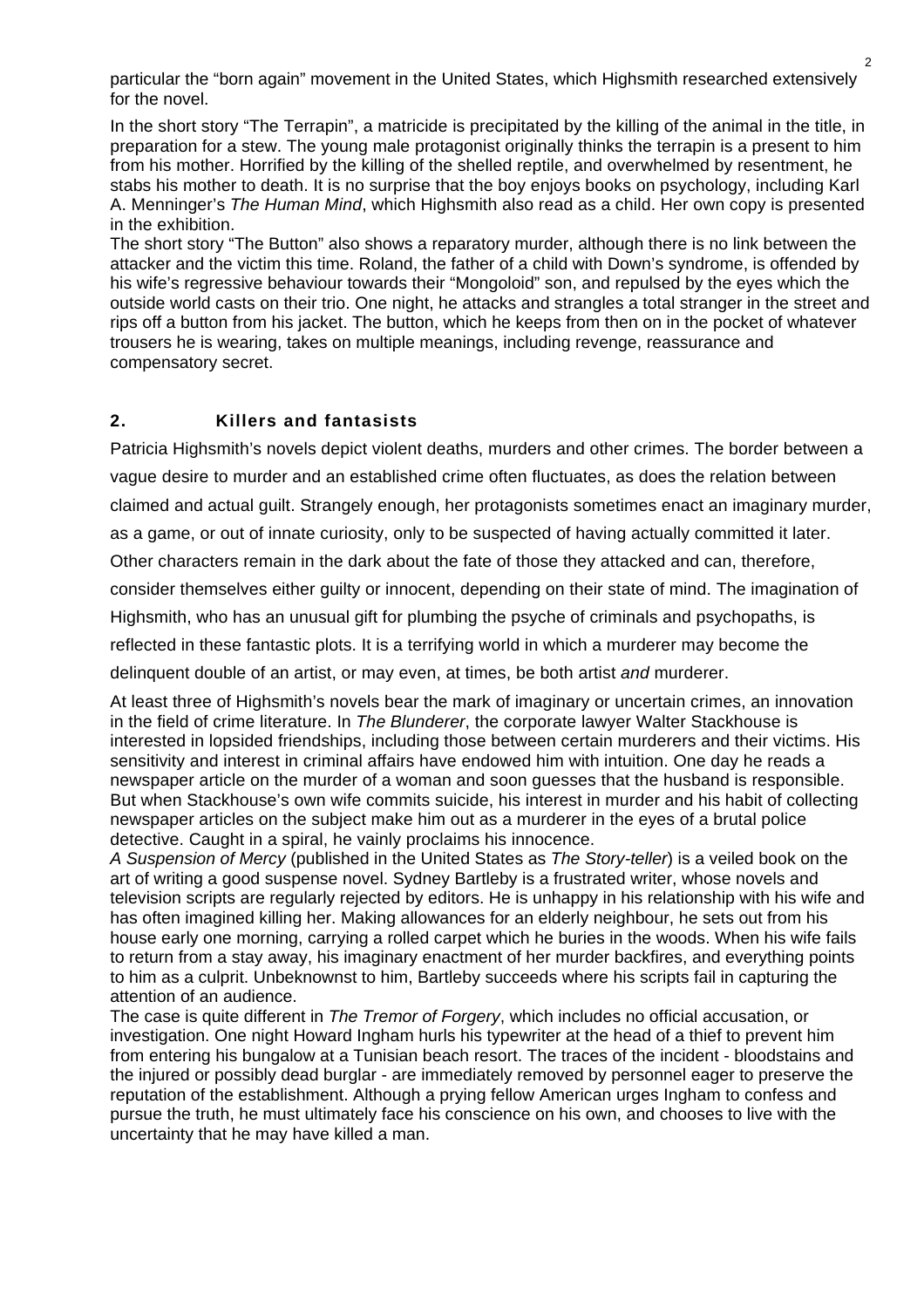## **3. Morality, normality and oddity**

In his foreword to the collection of short stories *Eleven* (1970) Graham Greene wrote that Highsmith's world is "without moral endings". Highsmith had addressed the issue four years earlier, in her book *Plotting and Writing Suspense Fiction,* commenting that Graham Greene "is also a moralist … and I am interested in morality, providing it isn't preached." She owned up to a liking for criminal characters, and found "the public passion for justice quite boring and artificial, for neither life nor nature cares if justice is ever done or not." This personal code of ethics asserts itself in the stories, often going against social or religious morals, and legal stipulations. Morality, normality and oddity challenge each other under the puzzled gaze of the reader, fostering an uncertainty and disquiet that carry until the very end of the tale, and beyond.

#### **Society's morals**

In *The Cry of the Owl*, society is prompt to accuse, on the basis of his voyeurism, an otherwise rather discreet and harmless man, while it tends to clear characters who appear more "normal", but are in fact dangerously disturbed and unpredictable. The way in which the story is told encourages the reader to resist the certainties of the majority and to side with the marginalized individual.

#### **A criminal society**

In *The Glass Cell,* Philip Carter is imprisoned for a crime he did not commit. In jail, he changes from martyr to killer, and later murderer: the intolerable miscarriage of justice has thrown a monkey wrench into the system. To survive after his release, the victim must oppose society's faulty steamroller with his own law. *The justice I have received, I shall give back*, he thinks to himself.

#### **Individual morals**

Howard Ingham of *The Tremor of Forgery* builds an ad hoc morality conditioned by his new environment. A human life does not always seem to have the same value in Tunisia as it does in the United States. Which raises the question: Must Ingham confess to the probable, but accidental killing of an Arab thief, which the locals themselves seem to want to keep quiet? Ingham wonders "whether a person makes his own personality and his own standards from within himself, or whether he and the standards are the creation of the society around him."

The debate reaches its peak with the character Tom Ripley, a serene murderer who lives from his crimes with complete impunity. Although he is not devoid of morals (he never kills a woman and regrets one or two of his murders), he consciously takes the law into his own hands when he kills Mafiosi, thereby imitating them too. As a confirmed psychopath, he imposes his own code of ethics on a world which, with a few exceptions, offers little resistance. In Highsmith's writings, a somewhat contradictory personal morality can be very convincing indeed.

### **4. On Music**

The characters of Patricia Highsmith's short stories give little information on their readings or musical preferences; they are rather indeterminate on a cultural level. However, this is not the case with her novels' protagonists, who tend to be multi-faceted and are described in rich detail; they are often educated and cultured writers, artists or artisans whose social desirability - even when they are murderers - is a function of their good taste and learning. Their libraries, and music and other collections reflect Highsmith's preferences and are often described.

It takes no less than five adventures for Tom Ripley's musical personality to be fully revealed. The first novel, in which he is still a young man in the process of formation, gives practically no information on the subject. In the second, Tom is seized by a desire to hear Mendelssohn's *A Midsummer Night's Dream*. He thinks of it as "*his* music", a music that inspires him. In Salzburg, he visits the house where Mozart was born and sees the "clavichord" doomed to silence, its keyboard protected by a panel of glass. In *Ripley's Game,* Tom goes to Paris and carefully picks out a "gem"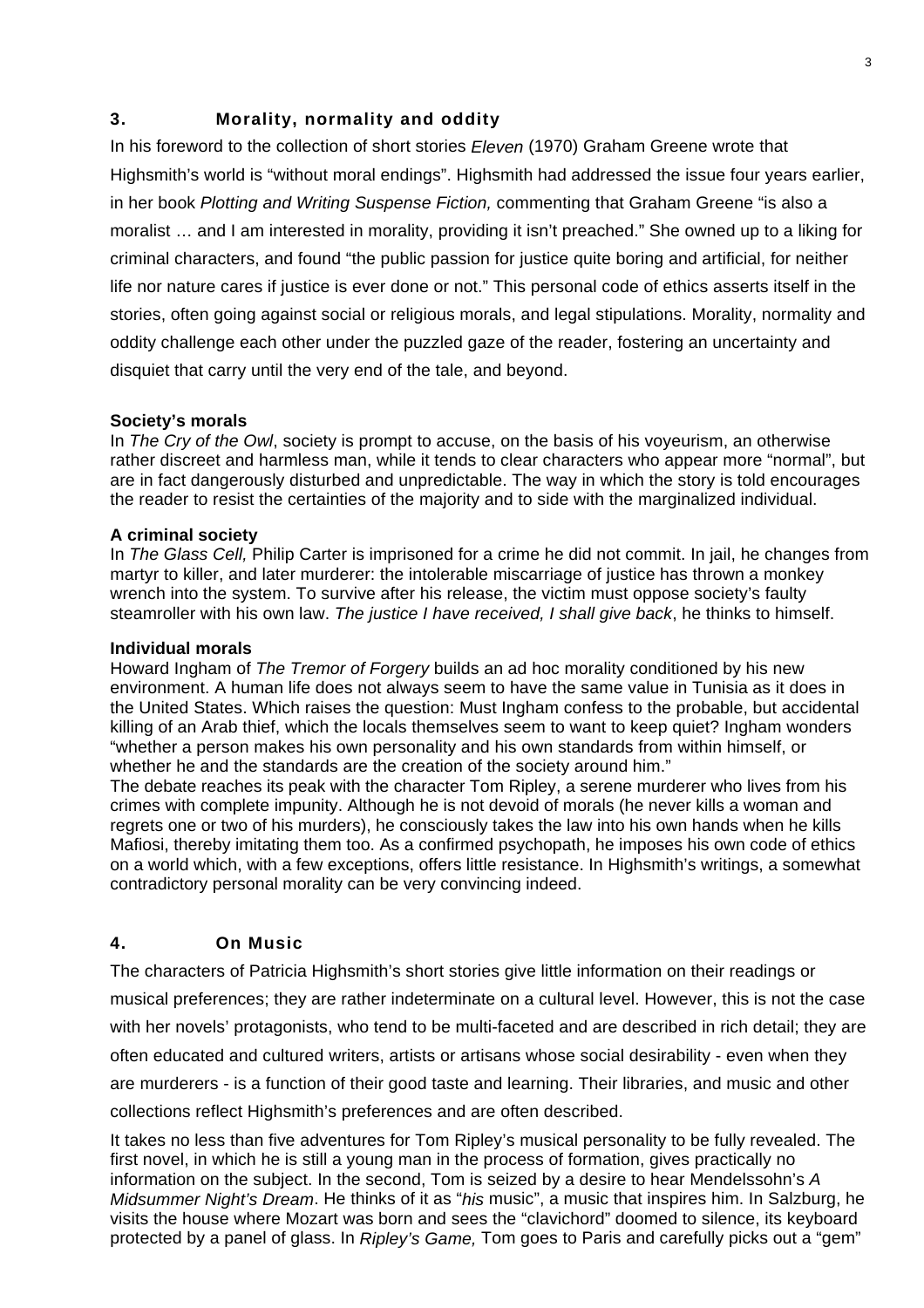of a harpsichord, "of beige wood embellished with gold-leaf here and there". Back in his house Belle Ombre, he uses it to practise the *Goldberg Variations*, which he knows from a recording with Wanda Landowska. His preferences develop further in the last two novels: Domenico Scarlatti, Bach (he also plays him), Albéniz, Brahms, -Mendelssohn, Sibelius, Scriabine, the *Lieder* of Schubert by Fischer-Dieskau, and Strauss' *Rosencavalier*. He dislikes Bizet. Tom Ripley is Highsmith's only repeat character, which may explain why he is also the one with the most rich and complex artistic personality. In addition to his musical preferences, readers are privy to

his literary and artistic tastes (see *Curious breeders and collectors*), the sum of which make him Highsmith's most multidisciplinary protagonist. Although other characters are professional painters, writers, sculptors, designers, pianists, theatre directors, scriptwriters, architects and so on, none seem to achieve his overall degree of refined *knowledge* in the arts. But when it comes to actual practice or creation, he remains somewhat of an amateur, with the possible exception of his piano playing.

In addition to a small record collection and a few pieces of art, Highsmith had a fine personal library, part of which is shown in the exhibition.

# **5. Home, sweet home**

During adolescence, Patricia Highsmith suffered from the cramped conditions in the New York apartments she shared with her mother Mary Coates and her stepfather Stanley Highsmith. She expressed this in the personal diaries she kept for many years. Predictably, she later paid close attention to the spaces in which she lived, and developed a sustained interest in architects and their creations, both of which are reflected in her literary and pictorial work. Indeed, she designed her last home, built with the architect Tobias Ammann in Tegna in the Swiss canton of Ticino between 1987 and 1988. It was a large M-like figure, which bore (before a second floor was added by new owners after her death) a curious resemblance to the "long, low, and flat-roofed", "shining white" and Y-shaped house she imagined thirty years earlier, in 1948, for the architect Guy Haines in *Strangers on a Train*.

Highsmith's fictional homes stand for refuges, hiding places and castles, and are often featured as full-blown characters. In *This Sweet Sickness,* for instance, David's secret weekend house plays the role of a dream factory that shelters the mad concoctions of his unstable mind. But the most memorable of these homes is Belle Ombre, the French country house where Tom Ripley lives with his wife Heloise by the opening of his second criminal adventure - after his murder of Dickie Greenleaf and the forging of a will that leaves all of Dickie's money to him. Located close to Fontainebleau, Belle Ombre is covered with "a Virginia creeper's reddish leaves". It is "a two-storey squarish grey stone house with four turrets over four round rooms in the upstairs corners" that make it "look like a little castle". Visitors praise its beauty, its "robust symmetry": "It was home, and not exactly humble."

Ripley admits to "a love of house and home usually found only in women". He does not hesitate to kill under his own roof when Belle Ombre, a wedding present from his wife's parents, is at risk. He eliminates three troublesome intruders there, one art collector and two Italian Mafiosi, who might have bombed the place, or endangered the income required for its upkeep.

In her own life, Highsmith was as attached to her home as her beloved snails to their shells.

# **6. Curious breeders and collectors**

Why is Patricia Highsmith so bent on assigning curious obsessions and hobbies to her characters? Why do her novels feature so many collectors and odd breeders? Her aim is probably to give individuals a touch of the bizarre, to zero in on their peculiar inner-selves, but also to insidiously move the storyline towards places beyond rationality. A journalist once titled an article on Highsmith "Sick of Psychopaths", but the writer was as least as fascinated by the psychology of collectors as she was by that of psychopathic killers.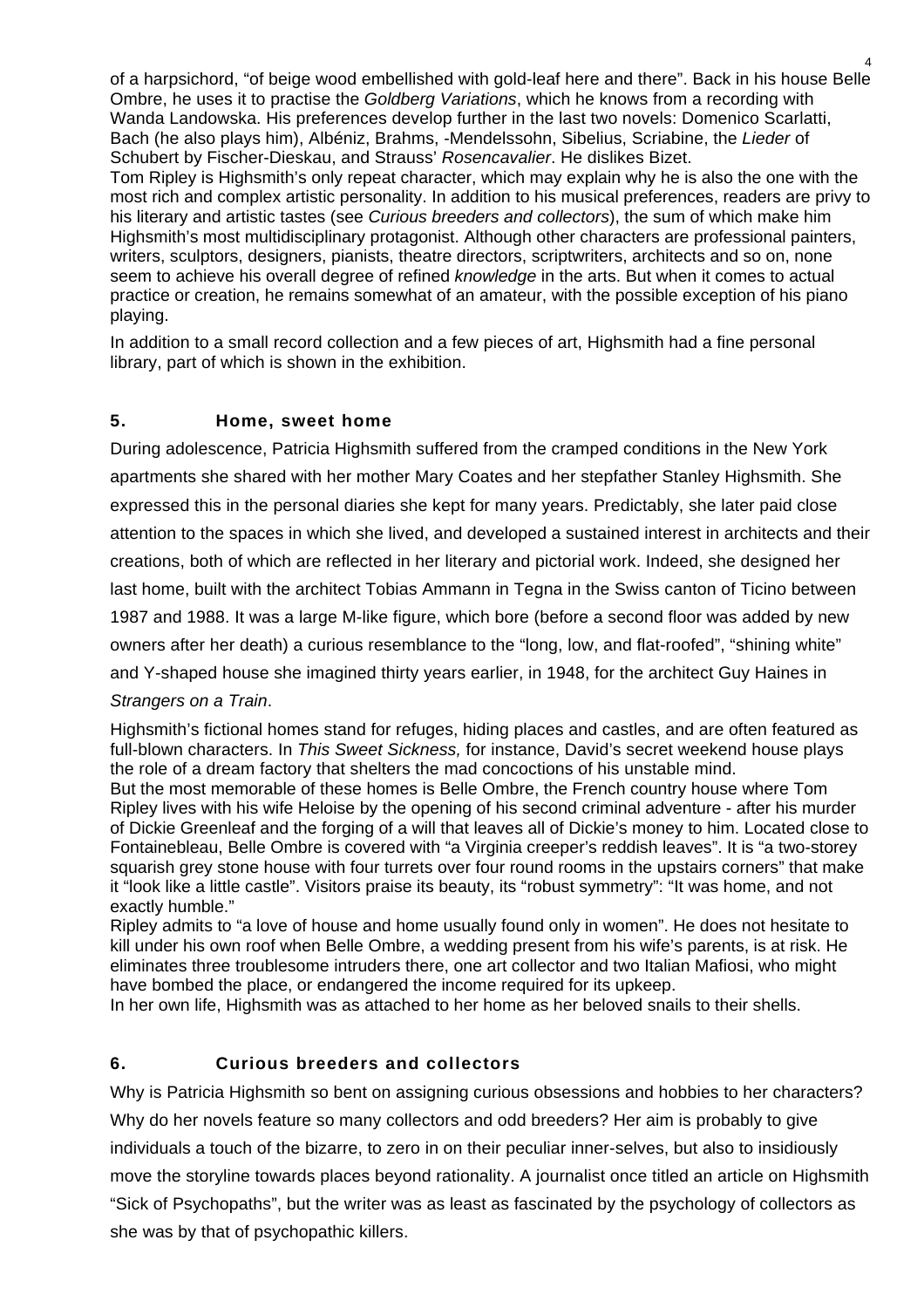In the lesbian novel *The Price of Salt* (also published as *Carol*)*,* Carol's young lover, the stage designer Therese, sculpts cats' heads and other figures, just as Kimmel does wood figurines in *The Blunderer*. In *Strangers on a Train* and *Deep Water*, we meet a breeder of snails and bed bugs and a cultivator of foxgloves. In contrast to the calculating murderous inclinations of Vic Van Allen in *Deep Water*, or of the notorious Tom Ripley, the passionate involvement which these same characters show as collectors or breeders supports psychiatric observations on collection enthusiasts: their absence of empathy in human relations is offset by a narcissistic-fusional bond with their collection. The curious breeder Vic lets blood-feeding bed bugs bite his hand, because he wants them "to go through their normal life cycle". Elsewhere, he studies the lovemaking of his gastropods with anthropomorphic pleasure: "They were genuinely in love, Vic thought, because Edgar had eyes for no other snail but Hortense and Hortense never responded to the attempt of another snail to kiss her."

Proliferating and stimulating, the collection is the place where the libido can be sublimated into intellectual curiosity. Highsmith had read Freud, and had assimilated the idea. Indeed, the protagonist of *Edith's Diary* expresses the hope that her passive adolescent son might finally develop a passion for something: "With puberty, there's often an impetus, life takes on a meaning, and there's a drive toward something, even if it's only - butterfly collecting or making model ships." This is exactly what happens with Ripley. In the course of his adventures, he takes readers along his personal collection which includes a Marie Laurencin, a nude by Pascin, two forged and one genuine Derwatts (the only imaginary painter in this line-up), a Soutine, "of whose work Tom was especially fond", a Van Gogh, two Magrittes, and drawings by Cocteau and Picasso. Ripley also has "many drawings of less famous painters which he thought equally good or better" - and goes so far as to hang one of the forged Derwatts in the place of honour above the fireplace. Most of the cited artists are connected to the School of Paris movement - in Highsmith's fiction, French art and literature repeatedly stand for cultural distinction.

Patricia Highsmith herself sculpted wood and collected figurines of cats and snails, some of which have been preserved. She considered as pets the snails that she kept in her home and observed with great attention.

### **7. Society under a microscope**

Patricia Highsmith's protagonists operate outside the norm and live on the fringe of society. They are often homosexuals, strangers, artists, or, far more threateningly, psychopaths. Nearly all are exposed to the suspicious examination of an orthodox and frightened society that rejects them and hounds them, thus reinforcing their misanthropy. Highsmith herself was a fierce loner, who preferred to stay out of public life. But in her novels and political satires she was nonetheless a keen observer and scathing critic, who took visible pleasure in denouncing the facts and avenging wrongs. The numerous reader's letters she sent newspapers under batty pseudonyms were another way in which she gave vent to her relish of criticism.

Binoculars, the familiar prop of fictional detectives, also appear in Patricia Highsmith's writings. However, they do not work towards solving an enigma, but rather help establish an uneasy backdrop of observation and suspicion between neighbours or family members. This occurs in *The Price of Salt* (*Carol*)*, The Cry of the Owl*, *A Suspension of Mercy (The Story-teller)*, *Found in the Street*, and *Ripley Under Water*. When he is released from jail, Philip Carter of *The Glass Cell* evokes this atmosphere of social claustrophobia: "The whole world is like one big prison, and prisons are just an exaggerated form of it."

As a lesbian, Highsmith was imbued with a feeling of social non-conformity from an early age. Later, her status as an American living in Europe also marginalized her, making her as much of an outsider in her chosen home as she had been in her country of birth. Although she sometimes deplored it, she was also extremely attached to the solitude she had opted for, and the attendant independence. She believed in self-determination even in the face of death and became a member of EXIT, the society for the right to die with dignity. Moreover, she sometimes chose suicide as a means to solve the conflict between a desire for solitude and a feeling of suffocation in her novels. In her own life, Highsmith was also confronted with the suicide of several of her friends, including that of the painter Allela Cornell and the writer Arthur Koestler.